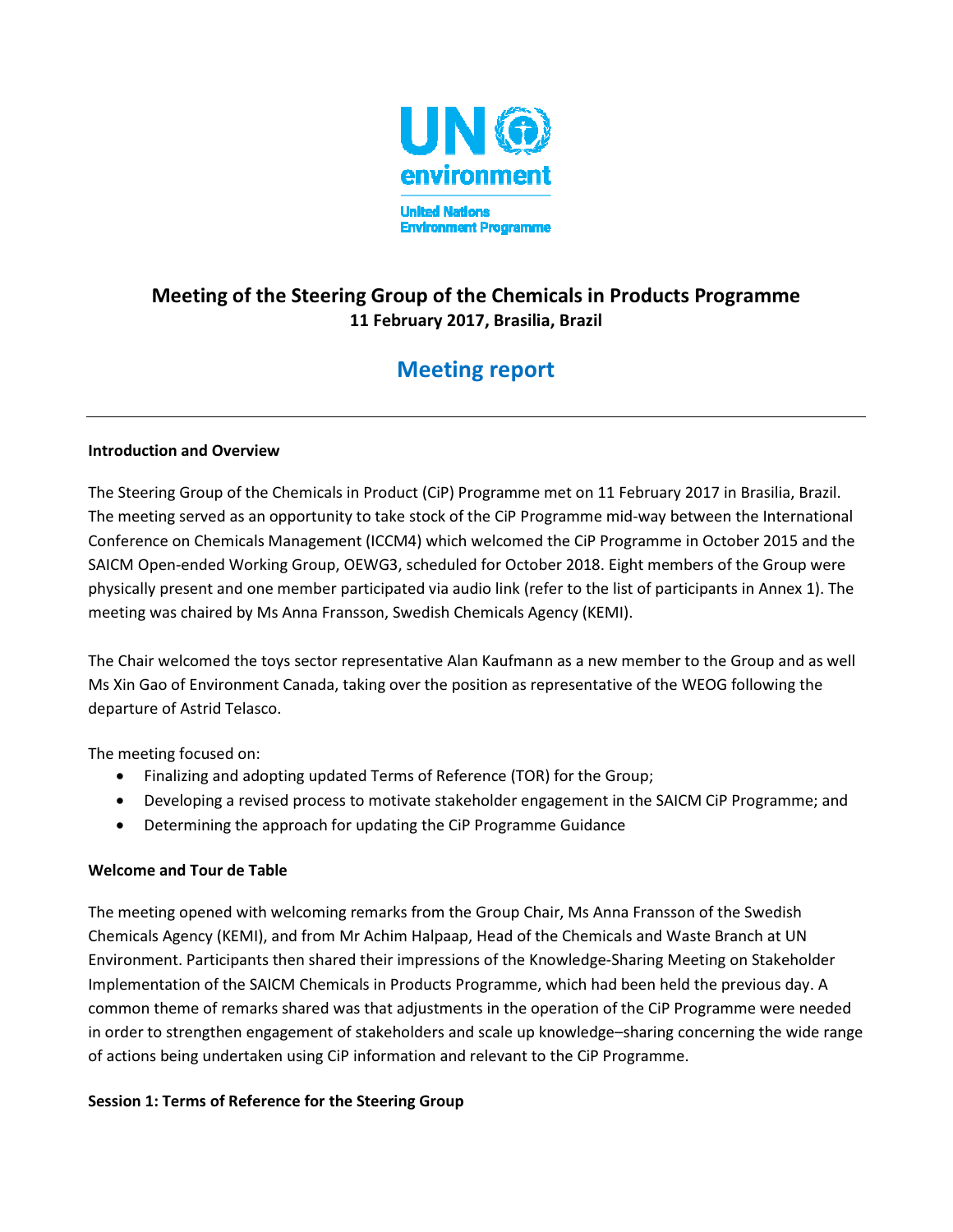The Group reviewed the draft TOR circulated by the UN Environment in consultation with the Chair. Discussions focused on three issues. First, language and the decision adopted at ICCM 4 need to be fully reflected, given that ICCM 4 marked a major milestone in launching the Programme. Second, while participation of additional down-stream industry sectors in the Group is desired, balanced representation of stakeholder views in the Group needs to be ensured. Third, while voting may serve as the last resort for the Group, all means should be explored to avoid voting and to find solution by consensus. Following considerable discussion, the TORs were adopted. They are presented in Annex 2 to this report.

#### Session 2: Engaging stakeholder engagement in the CiP Programme

#### General remarks

The Group discussed lessons-learned, needed actions, steps, supporting materials and activities to motivate engagement of stakeholders in the SAICM CiP Programme. A number of overarching observations were made:

- The Knowledge-Sharing Meeting had shown that many stakeholders in the chemical industry, product sectors, government, non-governmental organizations, etc. have undertaken action to strengthen CiP information exchange and these actions align with the SAICM CiP Programme objectives.
- The above actions are currently not featured as a contribution to the CiP Programme, even though they contribute to attaining the CiP Programme objectives.
- Taking the above into account, there is a need to recognize stakeholders' action as a contribution to the CiP Programme. To this end, UN Environment and the Steering Group need to adjust the process of engagement, knowledge-sharing and related supporting materials and strategies. A process to recognize contributions to the CiP Programme was agreed (see below).
- The time until the third Meeting of the SAICM Open-ended Working Group (OEWG3) in 2018 in crucial, given the request of ICCM 4 to report on activities and progress of the CiP Programme.

#### Process to recognize contributions to the CiP Programme

The meeting recognized that the formal process of participation specified in the CiP Programme is a significant barrier to stakeholder engagement. A shift in focus – to recognizing stakeholder actions which contribute to achieving the CiP Programme objectives – was agreed to and will be carried forward via two "engagement" tracks.

- Track 1: Steering Group members and other stakeholders proactively share with UN Environment information about their constituents' initiatives and actions with an indication that these contribute to achieving the objectives of the CiP Programme. UN Environment will propose the modalities / format for gathering this input through electronic means (e.g. an electronic survey instrument). Steering Group members will play an important role in encouraging submission and acknowledgement of contributions from their constituencies.
- Track 2: UN Environment will proactively identify actions by stakeholders considered relevant for achieving the objective of the CiP Programme and reach out to relevant companies, governments, etc. to draw awareness to the CiP Programme and request consent to share the stakeholder's actions on the CiP website. Following consent, the action of the stakeholders is considered a contribution to the CiP Programme.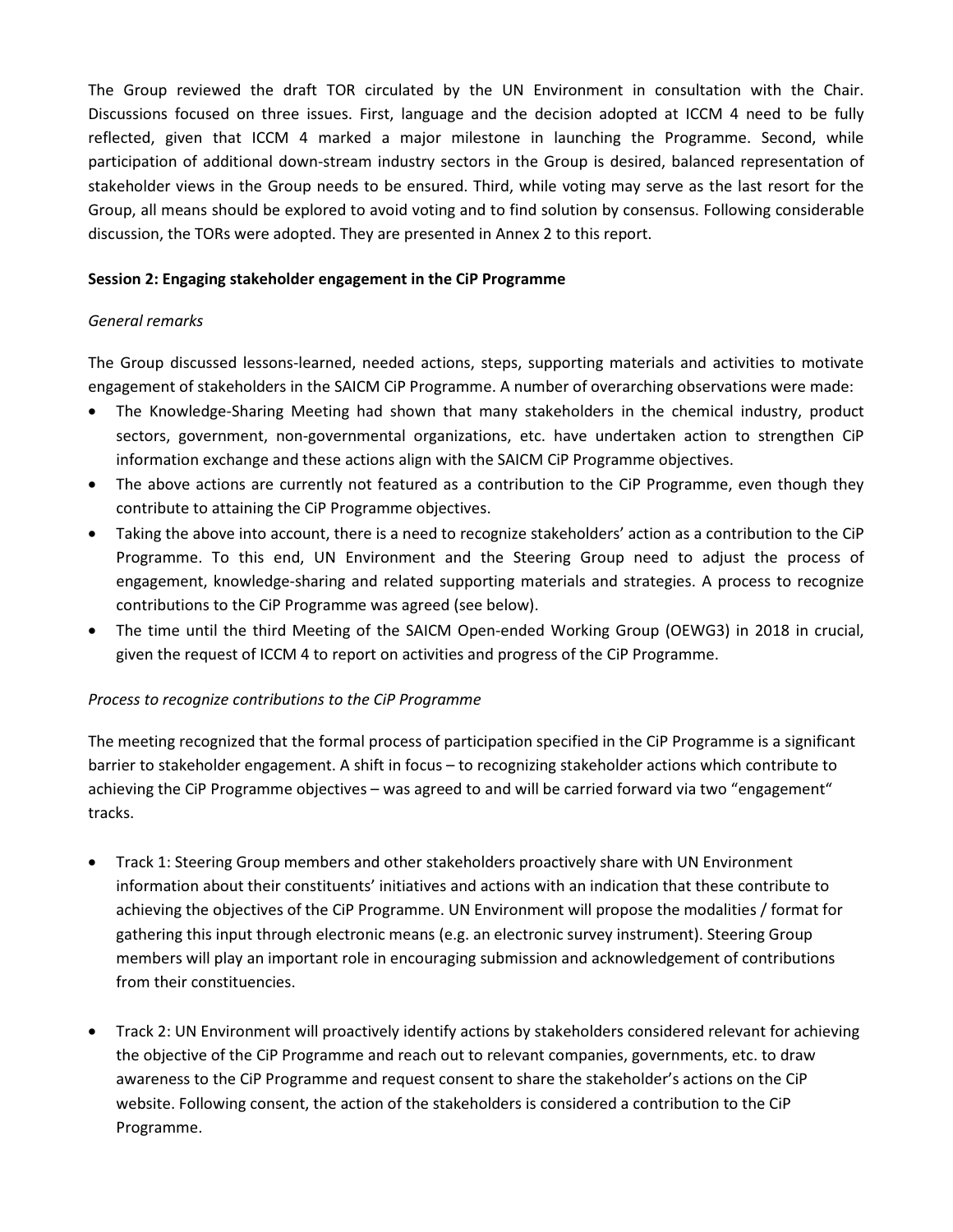Recognized contributions will be featured on the CiP Programme website. A description of the adjusted process for recognizing contributions will likewise be made available on the website.

#### Session 3: Guidance to the CiP Programme

Discussions on the Guidance for the CiP Programme underlined that the current Guidance is complex and not easily accessible for those who are not familiar with the CiP Programme. There is a basic need for clear, short and easy to understand materials for stakeholders. The meeting agreed to the following action items:

- Three two-page summaries will be developed targeting industry, government and non-government organizations respectively.
- The representative of the automotive sector, in collaboration with ICCA agreed to develop a draft for the industry and private sector Steering Group members. A draft version of the summary will be provided by 31 March and serve as an examples for the other two summaries (see below)
- The representative of Canada, agreed to coordinate the development of a draft by the government Steering Group members
- The representative of IPEN agreed to coordinate the development of a draft for civil society, health and labour Steering Group members
- Drafts of these summaries are to be circulated two weeks prior to the next call of the Group (to be scheduled for the May time frame).
- The summaries will be reviewed by the Steering Group to ensure alignment and compatibility

#### Other Business

It was decided to hold the next Steering Group teleconference in May. UN Environment will survey Group members' availability and set a date. The next face-to-face meeting could take place in Sweden later in the year, following a kind invitation of the Chair to explore this option. Other identified potential options for a back-to-back meeting include the first meeting of the Conference of the Parties to the Minamata Convention (scheduled for 24-29 September 2017) or sector oriented events with a significant CiP information theme.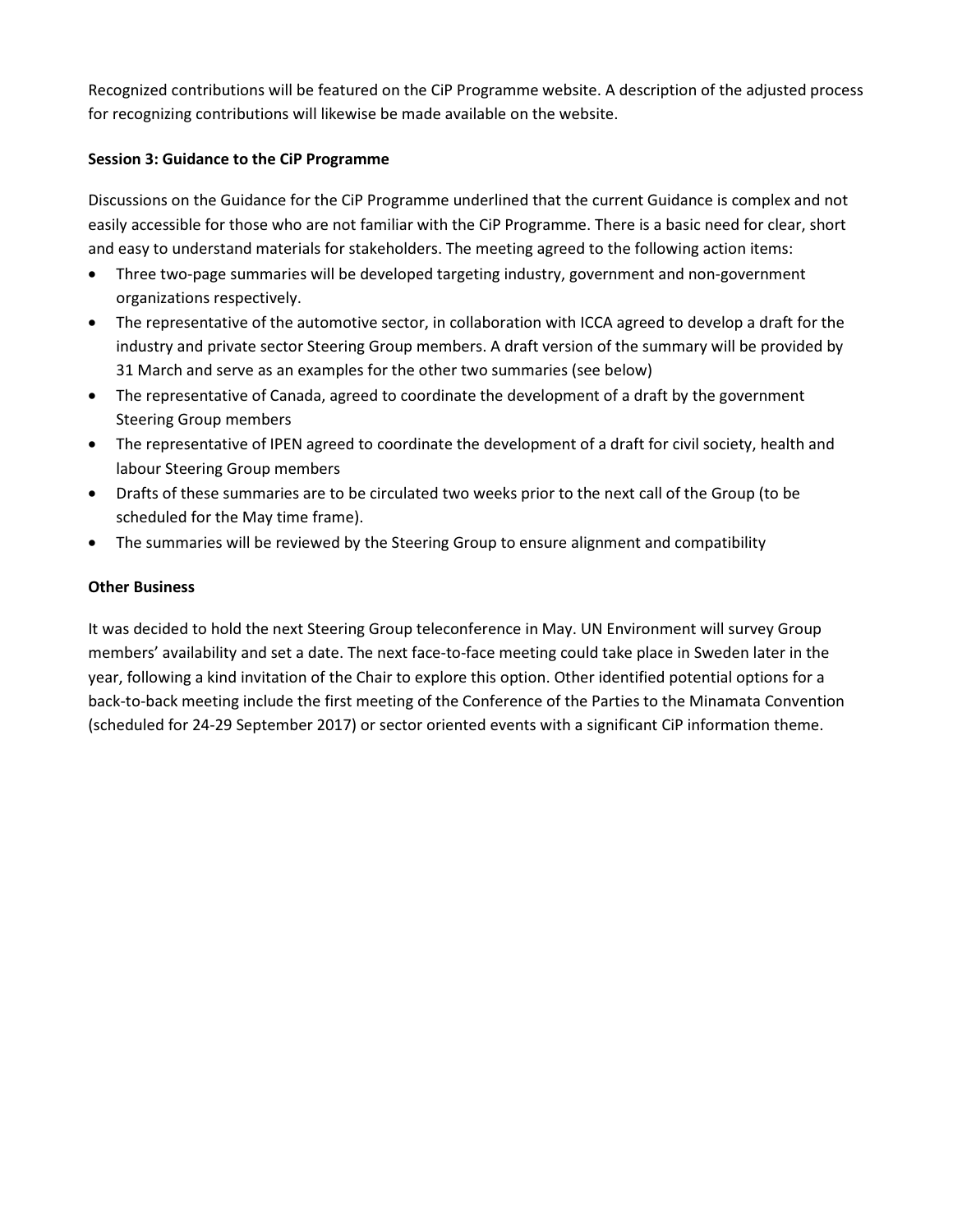#### Annex 1: List of participants

#### Steering Group Chair

Mrs. Anna Fransson Senior Advisor Swedish Chemicals Agency

#### Regional representatives

[Central and Eastern Europe] Ms. Lindita Tafaj Project Coordinator SAICM National Focal Point Environmental Health Department Institute of Public Health Tirana, Albania

[Latin America and the Caribbean] Mr. Marcus Richards Agricultural Officer Plant Protection and Quarantine Unit Ministry of Agriculture, Forestry and Fisheries Kingstown Saint Vincent and the Grenadines

[Western Europe and Others] Ms. Xin Gao Acting Director Products Division Industrial Sectors, Chemicals and Waste Directorate Environment and Climate Change Canada Gatineau, Quebec Canada K1A 0H3

#### Non-Governmental Organizations

[Health sector] – via audio link Dr. Mahmood A. Khwaja Senior Adviser, Chemicals and Sustainable Industrial Development Sustainable Development Policy Institute (SDPI) Islamabad, Pakistan

[Industry sector] Ms. Michelle López Orfei Director, Global Affairs American Chemistry Council Washington, DC 20002 USA

[Public interest sector] Ms. Olga Speranskaya, PhD CoChair, International POPs Elimination Network (IPEN) Head of Programme on Chemical safety, Eco-Accord

#### Product sector representatives

Automotive sector Mr. Timo Unger Manager Environmental Affairs Hyundai Motor Europe R&D 65428 Rüsselsheim Germany

#### Toys

Mr. Alan P. Kaufman Senior Vice President, Technical Affairs Toy Industry Association, Inc. 1115 Broadway, Suite 400 New York, NY 10010-3466 USA

#### UN Environment

Mr Tim Kasten Deputy Director, Economy Division

Mr Achim Halpaap Head, Chemicals and Waste Branch

Mr Kevin Munn Programme Officer, Chemicals and Waste Branch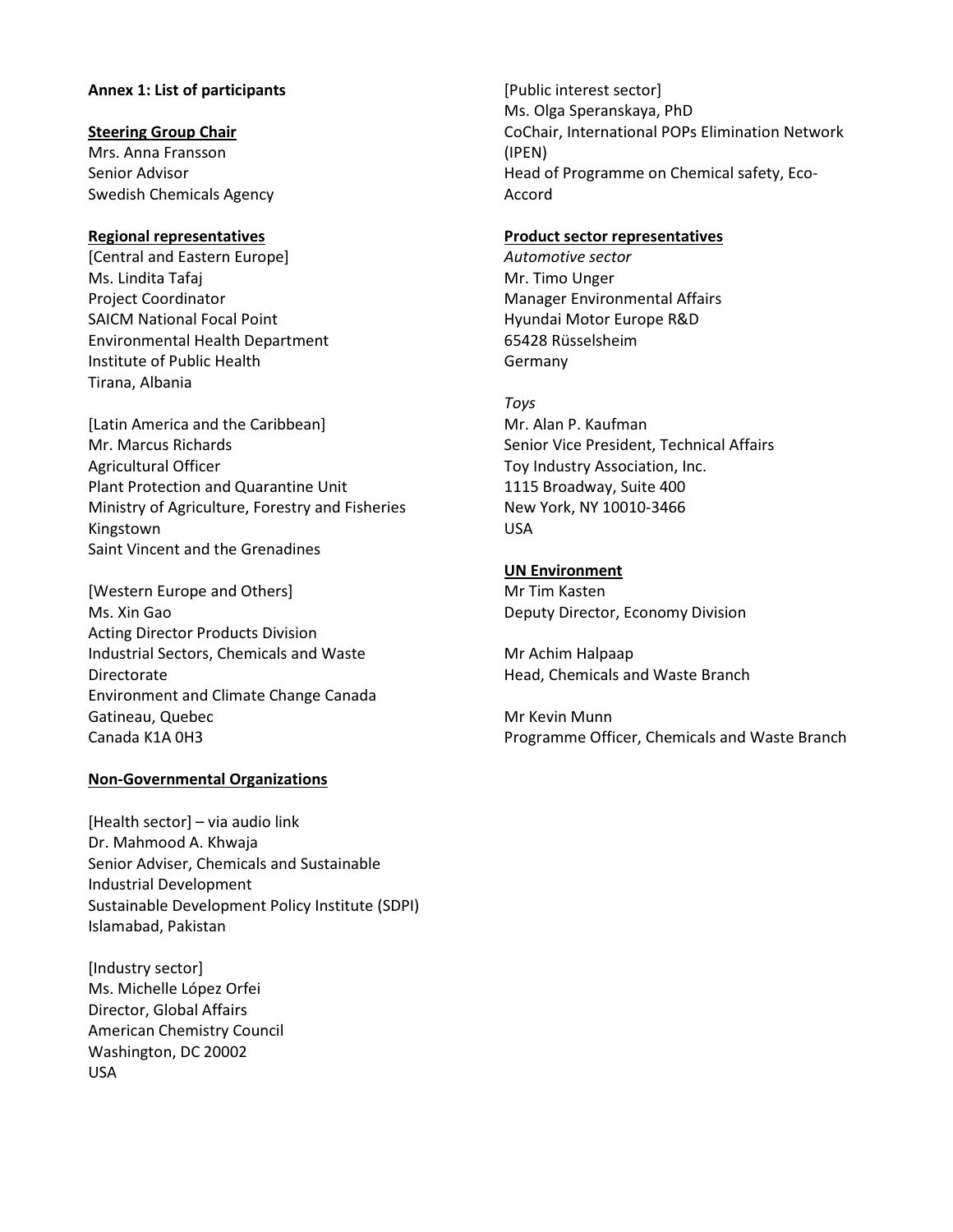# Annex 2: Terms of reference for the Chemicals in Products Programme Steering Group

# I. Chemicals in Products Steering Group

# Background

- 1. The Chemicals in Products (CiP) Steering Group was established through ICCM2 Resolution II/4(C). Resolution IV/2(II)(B) adopted at the forth International Conference on Chemicals Management renewed the mandate of the Chemicals in Product Steering Group set out in resolutions II/4 C and III/2 C with additional representation of Strategic Approach stakeholders to be inclusive, suggested that representation from the recycling sector be included, and requested the Steering Group to develop and adopt its own terms of reference with inputs from stakeholders.
- 2. Resolution IV/2(II)(B) also welcomed the Chemicals in Product Programme Document and encouraged the private sector, Governments, intergovernmental organizations and non-governmental organizations, including worker organizations to participate actively and report on the implementation of the chemicals in products programme.
- 3. The Resolution also invited the United Nations Environment Programme, subject to the availability of resources, to continue to lead the chemicals in products programme in an open, transparent and inclusive manner to promote and facilitate implementation activities, with input from stakeholders, to coordinate periodic updates, as necessary, of the guidance and to provide a comprehensive report on progress to the Open-Ended Working Group at its third session as well as to the Conference at its fifth session, with support from the Steering Group.

# Composition and responsibilities

 $\overline{a}$ 

- 2. Steering Group members are expected to:
	- be active in the discussions and in providing feedback to documents and issues before the Steering Group;
	- be proactive within their constituencies in promoting awareness of, and engaging and participating in the implementation of, the SAICM Chemicals in Products Programme as defined in Resolution IV(2);
	- participate in promoting stakeholder capacity-building and awareness-raising;
	- provide advice and approve updates on the SAICM Chemicals in Products Programme Guidance as well as advise on reports to the SAICM Conference and the Open-ended Working Group
	- Support UN Environment in its CiP mandate.

3. The composition of the Steering Group includes ten members nominated through the ICCM Bureau (as detailed in ICCM2 Resolution II/4(C)<sup>1</sup>) and no more than four members representing final product manufacturers and one member representing the waste / recycling sector. The sectors represented on the Group may vary with time. The Steering Group will choose a Chair, whose duties include to promote effective support of the Group to the CiP Programme and to coordinate within the Group to address relevant issues as they will arise. The Chair may be either an additional position, filled from a government demonstrating strong support for the CiP Programme, or may be chosen from the standing membership of the Group. The Steering Group will confirm the Chair in the same

<sup>&</sup>lt;sup>1</sup> See background to ICCM Resolutions and specific Resolution II/4 C, III/2 C and IV/4(1) B text in annex.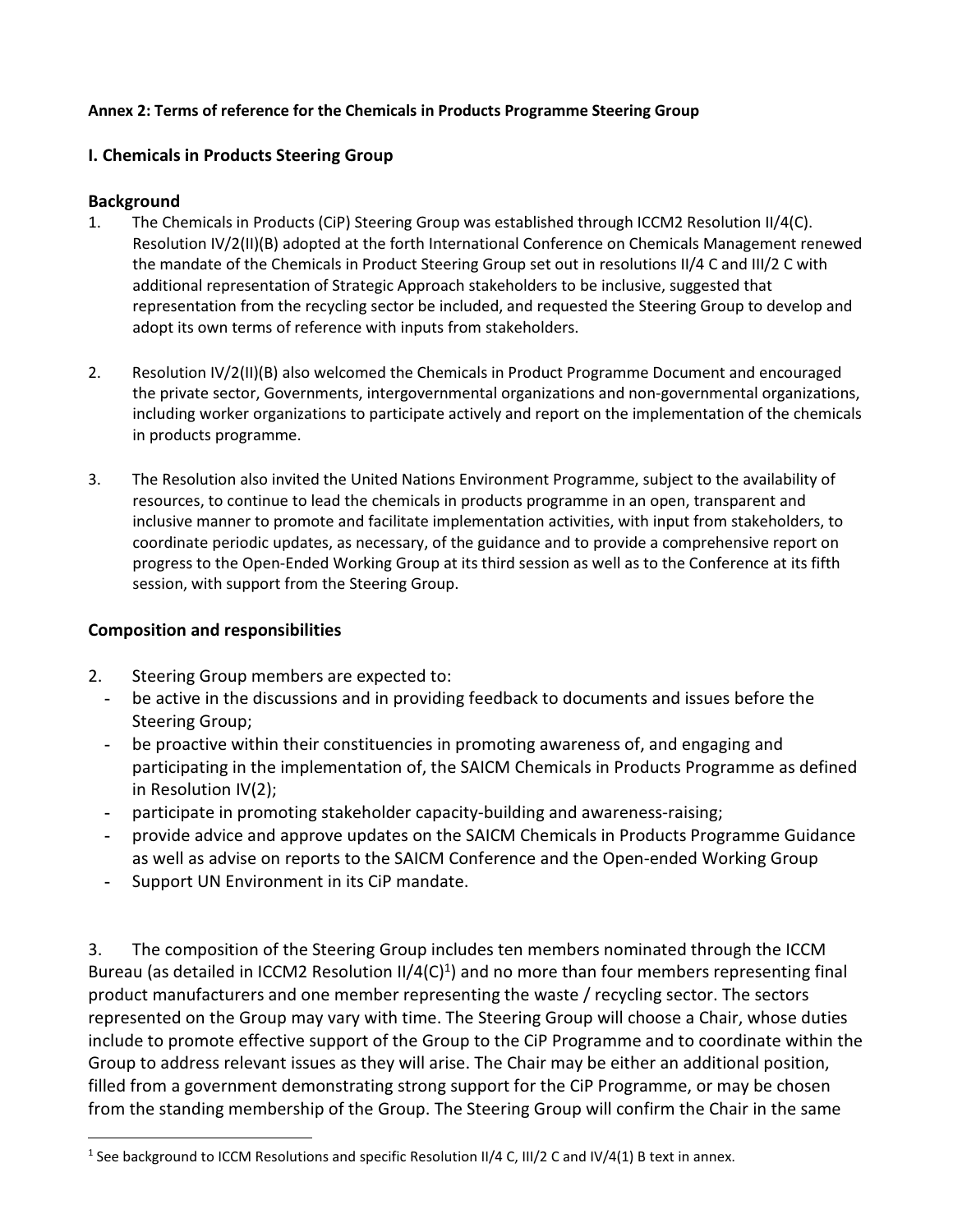manner as for new members (Re. paragraph 4). The Chair will serve for a two-year term, with the possibility of reconfirmation.

4. Sector members may be nominated through the Chair of the Group keeping in mind the goal to maintain a balance of stakeholder interests and bring expertise to the Steering Group as needed to achieve effective and efficient fulfilment of ICCM Resolutions and SAICM objectives (esp. Overarching Policy Strategy paragraph 15(b)). Consensus agreement to confirm a nominated member will be sought. Should consensus not be possible, then a majority of the group in favour would confirm the nominee as a member of the Group.

5. Steering Group members, including the Chair, are encouraged to nominate an alternate. Alternates can participate as Steering Group members in the absence of the member. Steering Group members should ensure that alternates are kept up to date of developments in Chemicals in Products and particularly as relevant for their constituency.

6. Members, including the Chair, are expected to participate in the Steering Group for a minimum of 2 years. After serving for three years members will have their position reaffirmed through the ICCM Bureau or through their sector as appropriate<sup>2</sup>. Outgoing members are encouraged to participate in the hand-over to their incoming replacement.

7. Incoming replacement members will be nominated by the ICCM Bureau, as provided for in the ICCM Resolutions, or by the sectors.

# Meetings / Communication

8. The Steering Group will meet when deemed necessary and with clear meeting objectives. Preference will be given to hold meetings by electronic means. Face-to-face meetings will be held annually, resources permitting, and will preferably be coordinated with relevant international meetings. The Steering Group will aim to convene a conference call on a quarterly basis to exchange information on ongoing CiP efforts.

9. Steering Group members are requested to cover costs of their participation at the meetings. However, UN Environment will undertake efforts to cover meeting costs of Steering Group members, including for participation of representatives from developing countries, countries with economies in transition and not-for-profit entities, within the scope of UN/UN Environment regulations and rules.

10. Reports of the meetings will be made available at the UN Environment Chemicals in Products webpage.

11. Stakeholders from outside the Steering Group may be invited to participate in meetings as nonvoting observers as may be beneficial to the discussions.

# II. Amendments

 $\overline{a}$ 

 $2$  For members already serving on the Group, counting the length of time as a Group member will commence with the adoption of this provision in the TOR.